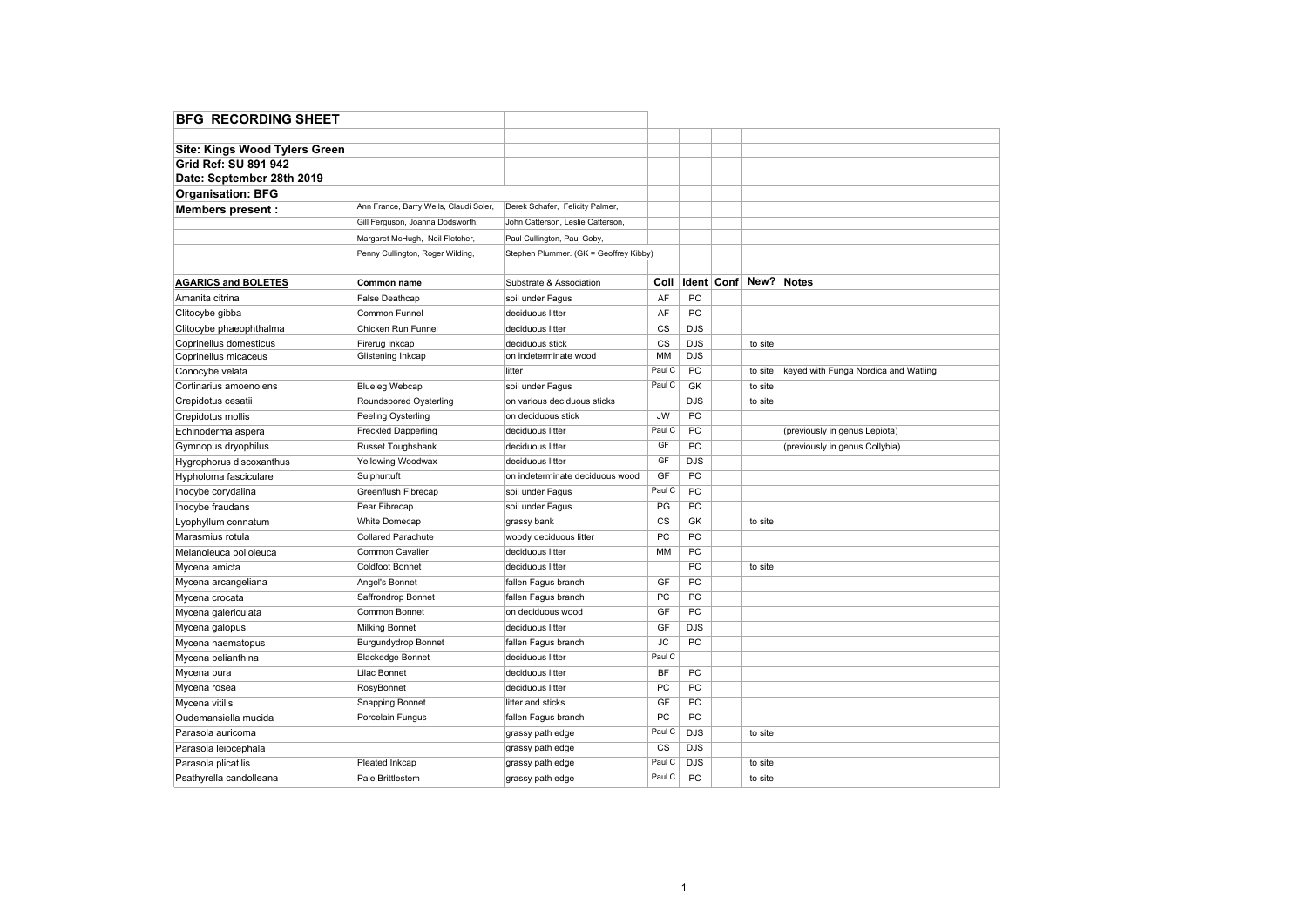| Psathyrella pseudogracilis            | bare soil in damp path   |                                 | J <sub>C</sub> | PC            |           | to site | keyed with Hering and van Waveren |
|---------------------------------------|--------------------------|---------------------------------|----------------|---------------|-----------|---------|-----------------------------------|
| Russula rosea                         | Rosy Brittlegill         | soil under Fagus                | Paul C         | PC            |           |         | (previously Russula lepida)       |
| Tricholoma sulphureum                 | Sulphur Knight           | soil under Fagus                | AF             | PC            |           |         |                                   |
| Tricholoma ustale                     | <b>Burnt Knight</b>      | soil under Fagus                | Paul C         | PC            |           |         |                                   |
| Tubaria conspersa                     | <b>Felted Twiglet</b>    | woody deciduous litter          | RW             | <b>DJS</b>    |           | to site |                                   |
| Xerula radicata                       | Rooting Toughshank       | soil under Fagus                | CS             | <b>CS</b>     |           |         |                                   |
|                                       |                          |                                 |                |               |           |         |                                   |
|                                       |                          |                                 |                |               |           |         |                                   |
| <b>BRACKETS and RESUPINATES</b>       |                          |                                 |                |               |           |         |                                   |
| Bjerkandera adusta                    | Smoky Bracket            | deciduous stump                 | PC             | PC            |           |         |                                   |
| Byssomerulius corium                  | <b>Netted Crust</b>      | indeterminate stick             | CS             | CS            |           | to site |                                   |
| Daedaleopsis confragosa               | <b>Blushing Polypore</b> | fallen Betula branch            | <b>RW</b>      | PC            |           |         |                                   |
| Datronia mollis                       | Common Mazegill          | deciduous stick                 | <b>NF</b>      | <b>DJS</b>    |           | to site |                                   |
| Fuscoporia ferrea                     | Cinnamon Porecrust       | fallen deciduous branch         | PC             | PC            |           | to site | (previously Phellinus ferreus)    |
| Mycoacia uda                          |                          | fallen deciduos branch          | CS             | $\mathsf{cs}$ | DS        | to site |                                   |
| Schizopora paradoxa                   | <b>Split Porecrust</b>   | fallen deciduous branches       | JС             | PC            |           | to site |                                   |
| Skeletocutis nivea                    | Hazel Bracket            | indeterminate stick             | <b>JC</b>      | PC            |           |         |                                   |
| Steccherinum ochraceum                |                          | fallen Fagus branch             | CS             | <b>DJS</b>    |           | to site |                                   |
| Stereum hirsutum                      | Hairy Curtain Crust      | fallen Quercus branch           | PC             | PC            |           |         |                                   |
| <b>Trametes versicolor</b>            | Turkeytail               | fallen Quercus branch           | JС             | PC            |           |         |                                   |
| Xenasmatella vaga                     | <b>Yellow Cobweb</b>     | fallen deciduous branch         | CS             | <b>CS</b>     | PC        | to site | (previously Phlebiella sulphurea) |
|                                       |                          |                                 |                |               |           |         |                                   |
| <b>GASTEROMYCETES (puffballs etc)</b> |                          |                                 |                |               |           |         |                                   |
| Lycoperdon perlatum                   | Common Puffball          | deciduous litter                | SP             | PC            |           |         |                                   |
| Lycoperdon pyriforme                  | <b>Stump Puffball</b>    | on deciduous wood               | MM             | PC            |           | to site |                                   |
|                                       |                          |                                 |                |               |           |         |                                   |
| JELLIES etc                           |                          |                                 |                |               |           |         |                                   |
| Auricularia auricula-judae            | Jelly Ear                | on living Sambucus branch       | AF             | AF            | <b>PC</b> |         |                                   |
| Calocera cornea                       | Small Stagshorn          | on bare Fagus branch            | JD             | JD            | PC        | to site |                                   |
|                                       |                          |                                 |                |               |           |         |                                   |
| <b>ASCOMYCETES etc</b>                |                          |                                 |                |               |           |         |                                   |
| Biscogniauxia nummularia              | <b>Beech Tarcrust</b>    | fallen Fagus branch             | PC             | PC            |           | to site |                                   |
| Diatrype stigma                       | Common Tarcrust          | fallen Fagus branch             | JD             | CS            |           | to site |                                   |
| Hypomyces chrysospermus               | <b>Bolete Mould</b>      | on rotting unidentified Boletus | PC             | PC            |           | to site |                                   |
| Hypoxylon fragiforme                  | Beech Woodwart           | fallen Fagus branch             | JС             | PC            |           |         |                                   |
| Hypoxylon fuscum                      | Hazel Woodwart           | fallen Corylus branch           | CS             | $\mathsf{cs}$ |           | to site |                                   |
| Hypoxylon petriniae                   |                          | fallen Fraxinus branch          | JD             | <b>DJS</b>    |           | to site |                                   |
| Kretzschmaria deusta                  | <b>Brittle Cinder</b>    | on indeterminate wood           | CS             | $\mathsf{cs}$ | DS        |         |                                   |
| Nectria cinnabarina                   | Coral Spot               | Fagus stick                     | PC             | PC            |           | to site |                                   |
| Nectria episphaeria                   |                          | on Diatrype stigma              | JD             | $\mathsf{cs}$ |           | to site |                                   |
| Neobulgaria pura                      | Beech Jellydisc          | fallen Fagus branch             | AF             | PC            |           | to site |                                   |
| Phacidium multivalve                  |                          | dead llex leaf                  | <b>RW</b>      | <b>RW</b>     |           | to site |                                   |
| Rhytisma acerinum                     | Tar Spot                 | dead Acer pseudoplatanus leaf   | NF             | <b>NF</b>     |           | to site |                                   |
| Trochila ilicina                      | <b>Holly Speckle</b>     | dead llex leaf                  | <b>RW</b>      | <b>RW</b>     |           | to site |                                   |
| Xylaria hypoxylon                     | Candlesnuff              | fallen deciduous branch         | AB             | PC            |           |         |                                   |